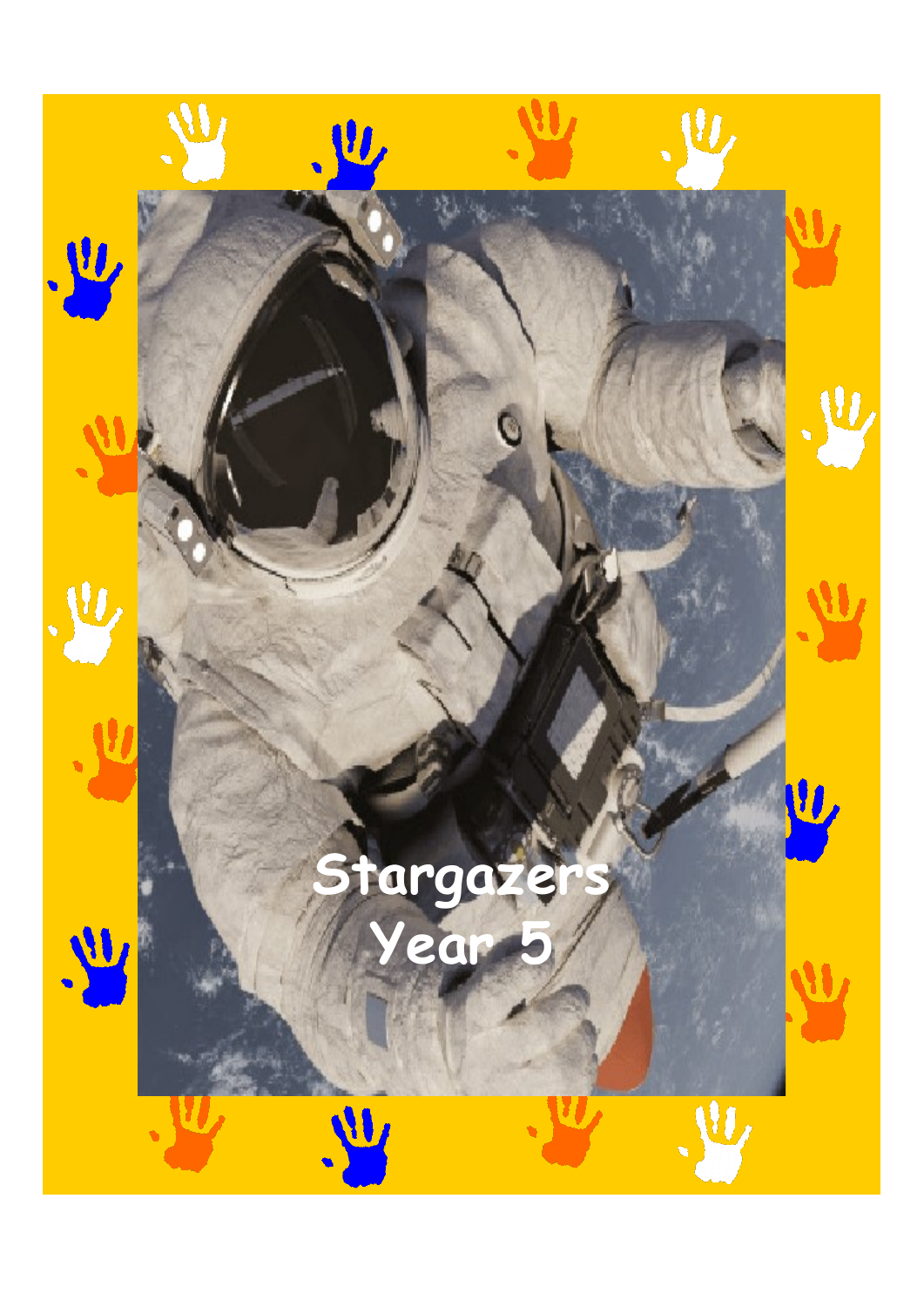

Space engineers,

Your mission, if you choose to accept it, is to design a rocket for the UK Space Agency. Your rocket will be tested for robustness, aesthetics and height or distance travelled alongside other models, so your test missions are crucial. Make sure that you record your data accurately, so that you can use it as evidence in your presentation to the UK Space Agency.

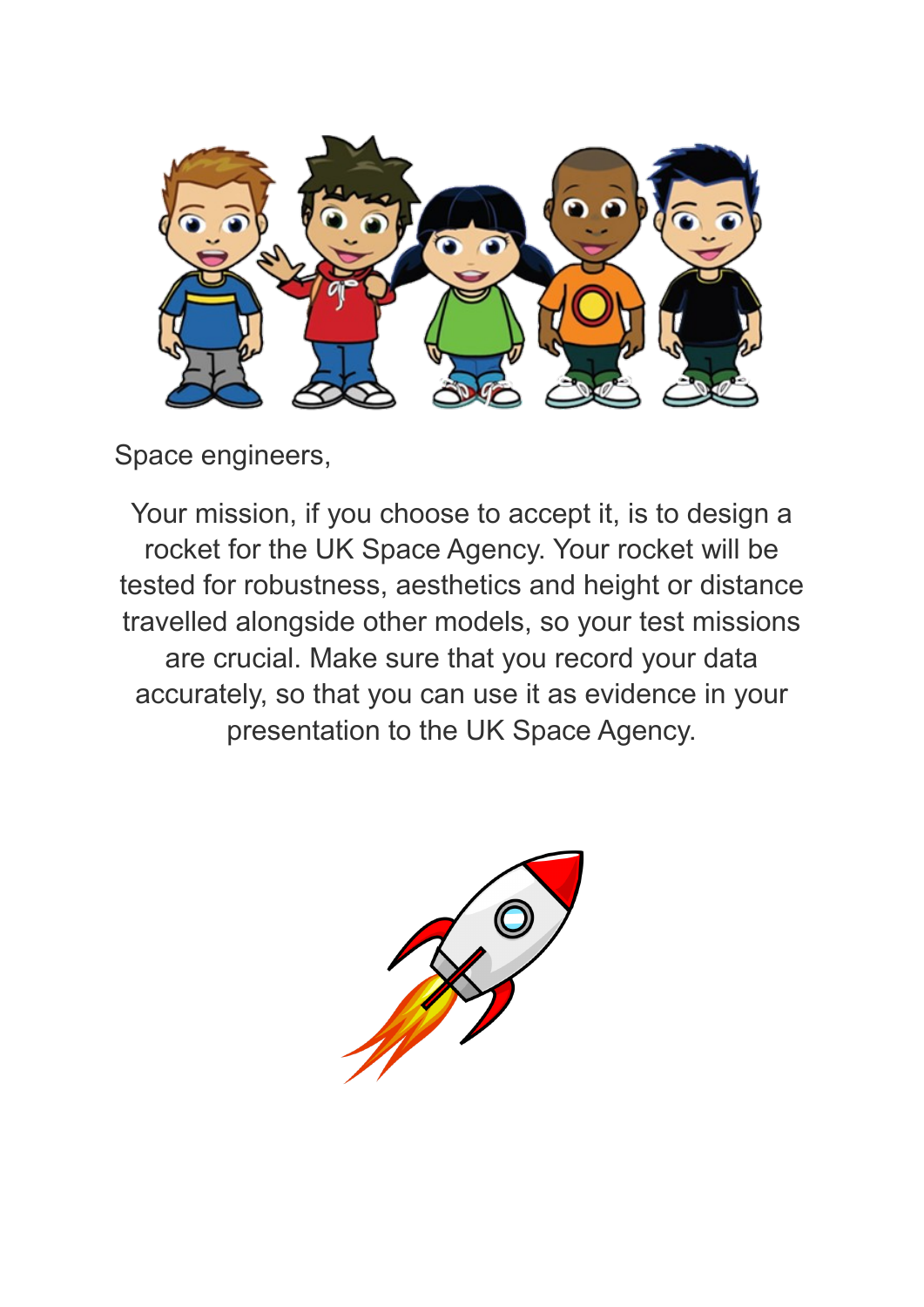Journey through space, the final frontier. Navigate beyond the Sun, the magnificent, blazing star at the centre of our Solar System. Investigate the eight planets: Mercury, Venus,

Earth, Mars, Jupiter, Saturn, Uranus and Neptune. Take a look at the Moon, a celestial body that orbits Earth. Programme a rover to

traverse a lunar landscape and work scientifically to investigate gravity, and what happens when there is none. Compare the times of day at different places on the Earth and use

GPS satellite navigation systems to track hidden treasure. Get in a spin making simple models of the Solar System and listen to the haunting sounds of space themed songs. Then it's 3, 2, 1, blast off. Build and launch a rocket for an important test mission. Exploring space

is probably the greatest adventure that humankind has ever undertaken. Are we alone?

Or are there other life forms out there?

Linked texts:

*Northern Lights* – Philip Pullman; *Alone on a Wide, Wide Sea* – Michael Morpurgo; *Cosmic* – Frank Cottrell Boyce